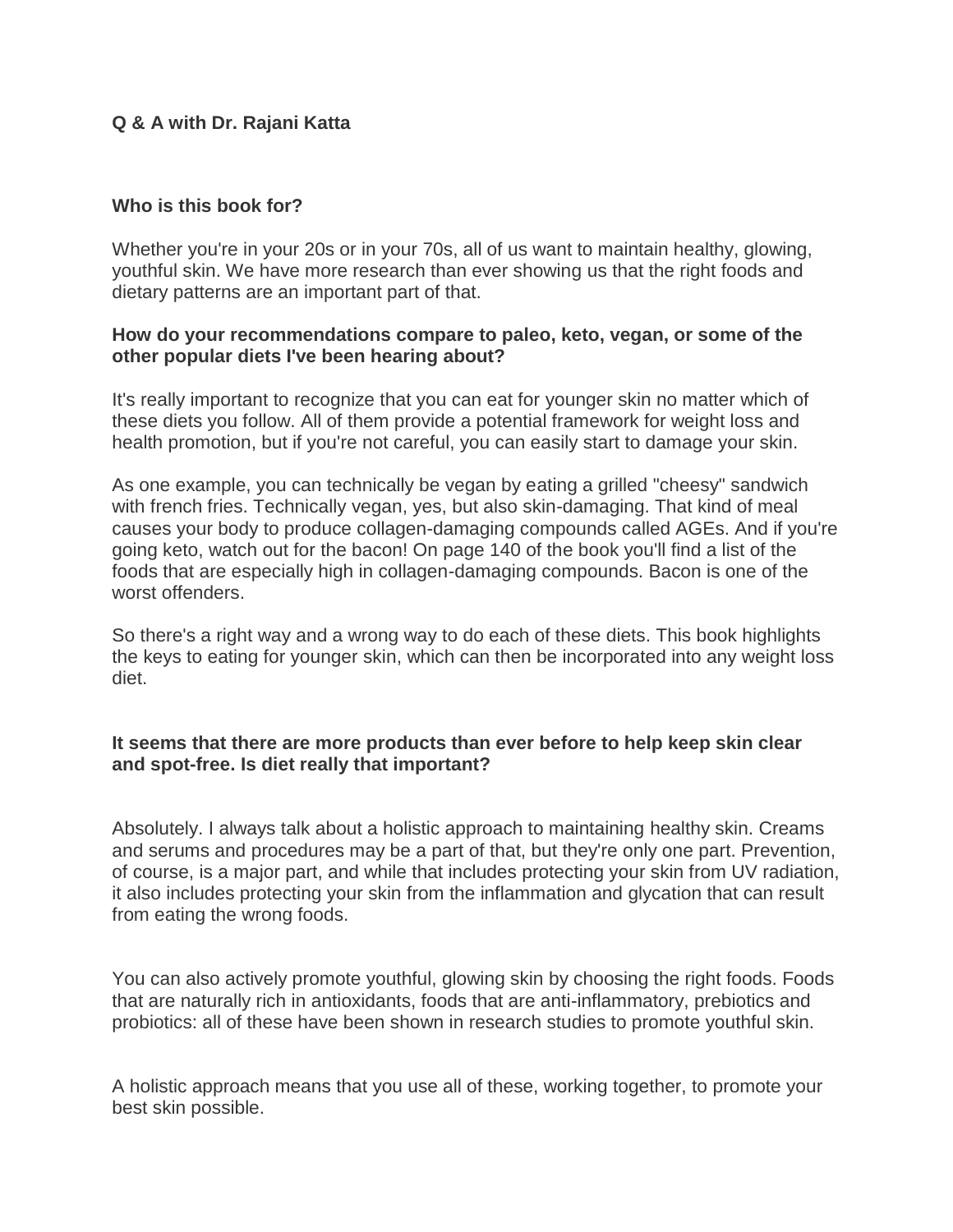# **What are the keys to eating for youthful skin?**

There are three main ones. Eat power. Stop sugar spikes. Stop skin sabotage.

Eat power means eat more of the foods that are naturally rich in powerful nutrients. This includes prebiotic foods, probiotic foods, herbs and spices, foods that are naturally rich in antioxidants, and more.

Stop sugar spikes is important, because spikes in blood sugar levels can lead to some serious collagen damage.

Stop skin sabotage means avoiding foods that are highly processed, that are heavy in trans fats, or that contain high levels of added sugar or refined carbohydrates. All of these are known to age your skin.

## **I'm hearing a lot about prebiotics and probiotics. How can these help my skin?**

That's such a great question, because it can be a bit of a leap to think that what's in our guts can have such an important effect on our skin. But it absolutely can. In fact, research now shows that there is a definite gut-skin connection.

It turns out that prebiotics and probiotics are extremely important for healthy skin. That's because both help promote the growth of what are known as " good gut microbes". There are trillions of microorganisms in your gastrointestinal system, and research has shown that they have an important role to play in maintaining our overall health.

I like to think of them as policemen, teachers, and factory workers. They battle the bad bacteria,they help train your immune system, and they actively work to break down the foods that we eat and extract nutrients.

In terms of your skin, research has shown that when these microbes are given lots of fiber, they breakdown that fiber and produce short chain fatty acids (SCFAs). These help protect the lining of your gut, and they also help protect the skin barrier. This results in less skin irritation and less water loss.